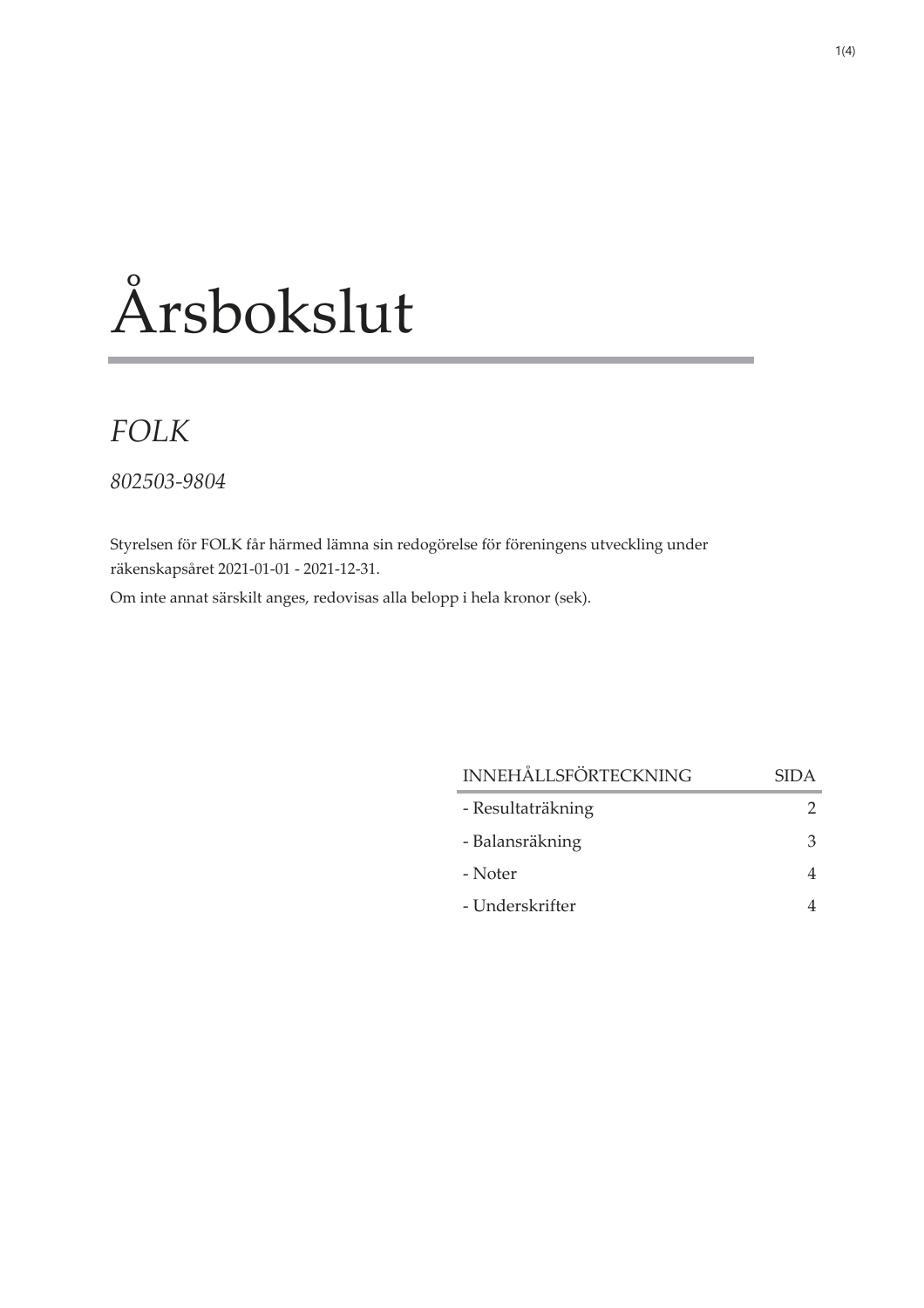## RESULTATRÄKNING

|                                            | 2021-01-01<br>2021-12-31 | 2020-01-01<br>2020-12-31 |
|--------------------------------------------|--------------------------|--------------------------|
| <b>Rörelseintäkter</b>                     |                          |                          |
| Anslag                                     | 4 480 852                | 2 668 526                |
| Medlemsavgifter                            | 13 800                   | 11850                    |
| Övriga intäkter                            | 472 314                  | 171 251                  |
| Summa rörelseintäkter                      | 4 966 966                | 2 851 627                |
| Rörelsekostnader                           |                          |                          |
| Egen verksamhet                            | $-793.955$               | $-342771$                |
| Övriga kostnader                           | $-580602$                | $-779$ 192               |
| Personalkostnader                          | -3 171 547               | $-1386165$               |
| Summa rörelsekostnader                     | -4 546 104               | $-2508128$               |
| <b>Rörelseresultat</b>                     | 420 862                  | 343 499                  |
| <b>Finansiella poster</b>                  |                          |                          |
| Räntekostnader och liknande resultatposter | $-387$                   | $-86$                    |
| Summa finansiella poster                   | $-387$                   | $-86$                    |
| Resultat efter finansiella poster          | 420 475                  | 343 413                  |
| Resultat före skatt                        | 420 475                  | 343 413                  |
| Årets resultat                             | 420 475                  | 343 413                  |

 $\mathbf{1}$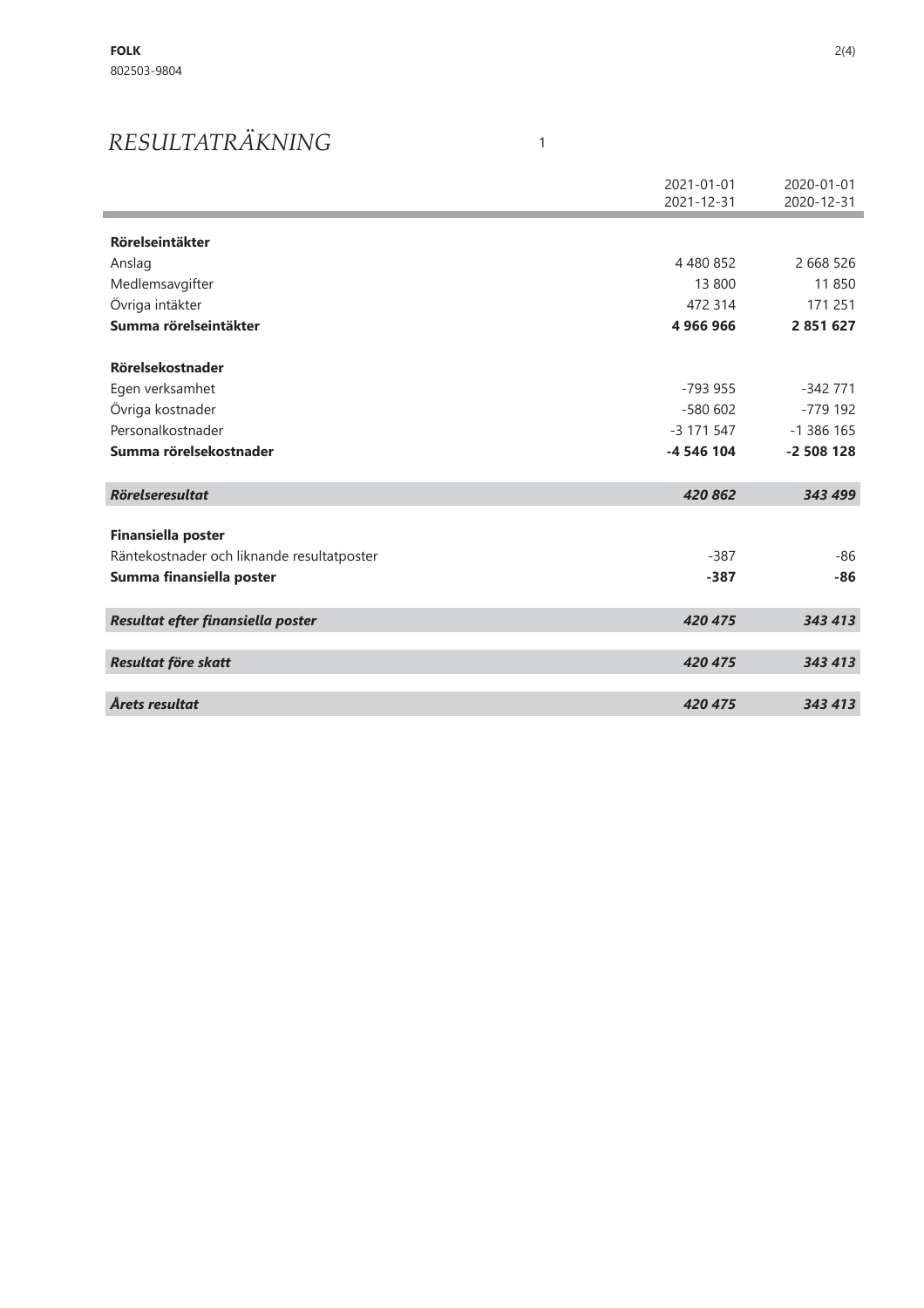## BALANSRÄKNING

|                                       | 2021-12-31    | 2020-12-31 |
|---------------------------------------|---------------|------------|
| <b>TILLGÅNGAR</b>                     |               |            |
| Omsättningstillgångar                 |               |            |
| Kortfristiga fordringar               |               |            |
| Kundfordringar                        | 28 7 84       |            |
| Övriga fordringar                     | 503 500       | 395 861    |
| Summa kortfristiga fordringar         | 532 284       | 395 861    |
| Kassa och bank                        |               |            |
| Kassa och bank                        | 3 344 781     | 4 306 324  |
| Summa kassa och bank                  | 3 344 781     | 4 306 324  |
| Summa omsättningstillgångar           | 3 877 065     | 4702185    |
| <b>SUMMA TILLGÅNGAR</b>               | 3 877 065     | 4702185    |
| <b>EGET KAPITAL OCH SKULDER</b>       |               |            |
| <b>Eget kapital</b>                   |               |            |
| Eget kapital                          | 898 429       | 555 015    |
| Årets resultat                        | 420 475       | 343 413    |
| <b>Eget kapital</b>                   | 1 3 1 8 9 0 4 | 898 428    |
| Kortfristiga skulder                  |               |            |
| Förskottsanslag                       | 2 447 735     | 3 713 987  |
| Leverantörsskulder                    | 15 3 16       | 35 714     |
| Övriga skulder                        | 95 110        | 54 056     |
| Summa kortfristiga skulder            | 2 558 161     | 3 803 757  |
| <b>SUMMA EGET KAPITAL OCH SKULDER</b> | 3 877 065     | 4702185    |

 $\mathbf{1}$